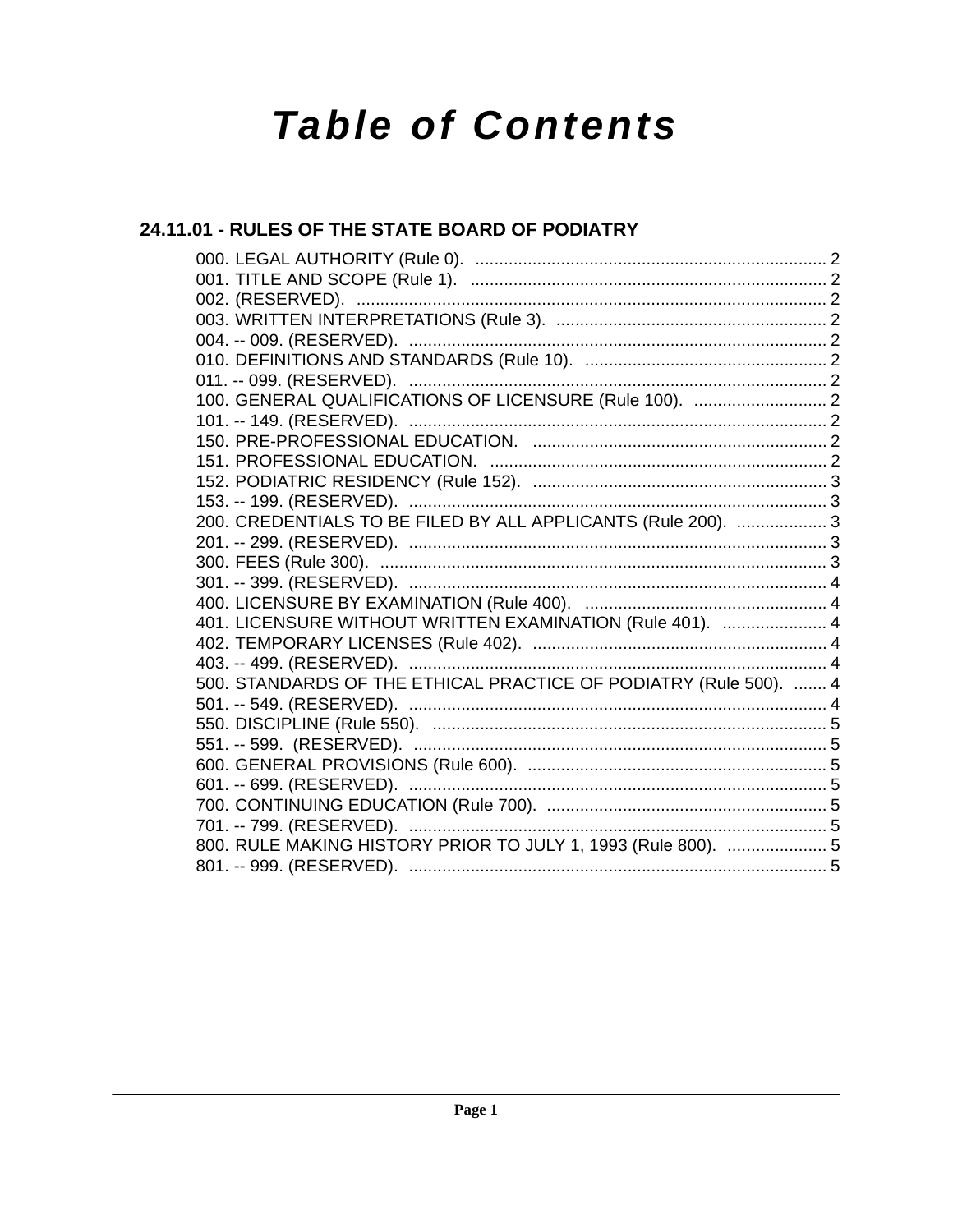#### **IDAPA 24 TITLE 11 Chapter 01**

# **24.11.01 - RULES OF THE STATE BOARD OF PODIATRY**

#### <span id="page-1-1"></span><span id="page-1-0"></span>**000. LEGAL AUTHORITY (Rule 0).**

These rules are hereby prescribed and established pursuant to the authority vested in the State Board of Podiatry, by the provisions of Section 54-605, Idaho Code. (7-1-93)

# <span id="page-1-2"></span>**001. TITLE AND SCOPE (Rule 1).**

These rules shall be cited as IDAPA 24.11.01, "Rules of the State Board of Podiatry". (7-1-93)

# <span id="page-1-3"></span>**002. (RESERVED).**

# <span id="page-1-4"></span>**003. WRITTEN INTERPRETATIONS (Rule 3).**

The board may have written statements which pertain to the interpretation of the rules of this chapter. Such interpretations, if any, are available for public inspection and copying at cost in the main office of the Bureau of Occupational Licenses. (7-1-93)

# <span id="page-1-5"></span>**004. -- 009. (RESERVED).**

#### <span id="page-1-6"></span>**010. DEFINITIONS AND STANDARDS (Rule 10).**

01. Act. The Act means Chapter 143 Idaho session Laws of 1957 codified as Chapter 6, Title 54, Idaho d any amendments thereto. (7-1-93) Code, and any amendments thereto.

02. Board. The Board means the State Board of Podiatry, as prescribed in Section 54-604, Idaho Code. (7-1-93)

03. Licensure. Licensure means the act of acquiring a license to practice podiatry in Idaho. (7-1-93)

04. Reputable School. A "reputable school" of podiatry is, and the term as used in these rules shall mean, an approved podiatry school located within the United States or Canada and designated as such by the council<br>on Education and the American Podiatry Association. (7-1-93) on Education and the American Podiatry Association.

# <span id="page-1-7"></span>**011. -- 099. (RESERVED).**

# <span id="page-1-8"></span>**100. GENERAL QUALIFICATIONS OF LICENSURE (Rule 100).**

| 01. | Residence. No period of residence in Idaho shall be required of any applicant. | $(7-1-93)$ |
|-----|--------------------------------------------------------------------------------|------------|
|-----|--------------------------------------------------------------------------------|------------|

- 02. Age. An applicant shall be at least twenty-one  $(21)$  years of age.  $(7-1-93)$
- 03. Character. An applicant shall be of good moral character. (7-1-93)

04. Citizenship Requirement For Exam. Citizenship is not required of an applicant for the Idaho examination. (7-1-93) podiatry examination.

# <span id="page-1-9"></span>**101. -- 149. (RESERVED).**

# <span id="page-1-10"></span>**150. PRE-PROFESSIONAL EDUCATION.**

An applicant shall possess evidence of graduation from an accredited high school, or its equivalent, and possess evidence of credits granted for at least two (2) full years of general college study in a college or university of recognized standing. (7-1-93) recognized standing.

# <span id="page-1-11"></span>**151. PROFESSIONAL EDUCATION.**

An applicant shall possess evidence of graduation from four (4) full years of study in a reputable school of podiatry,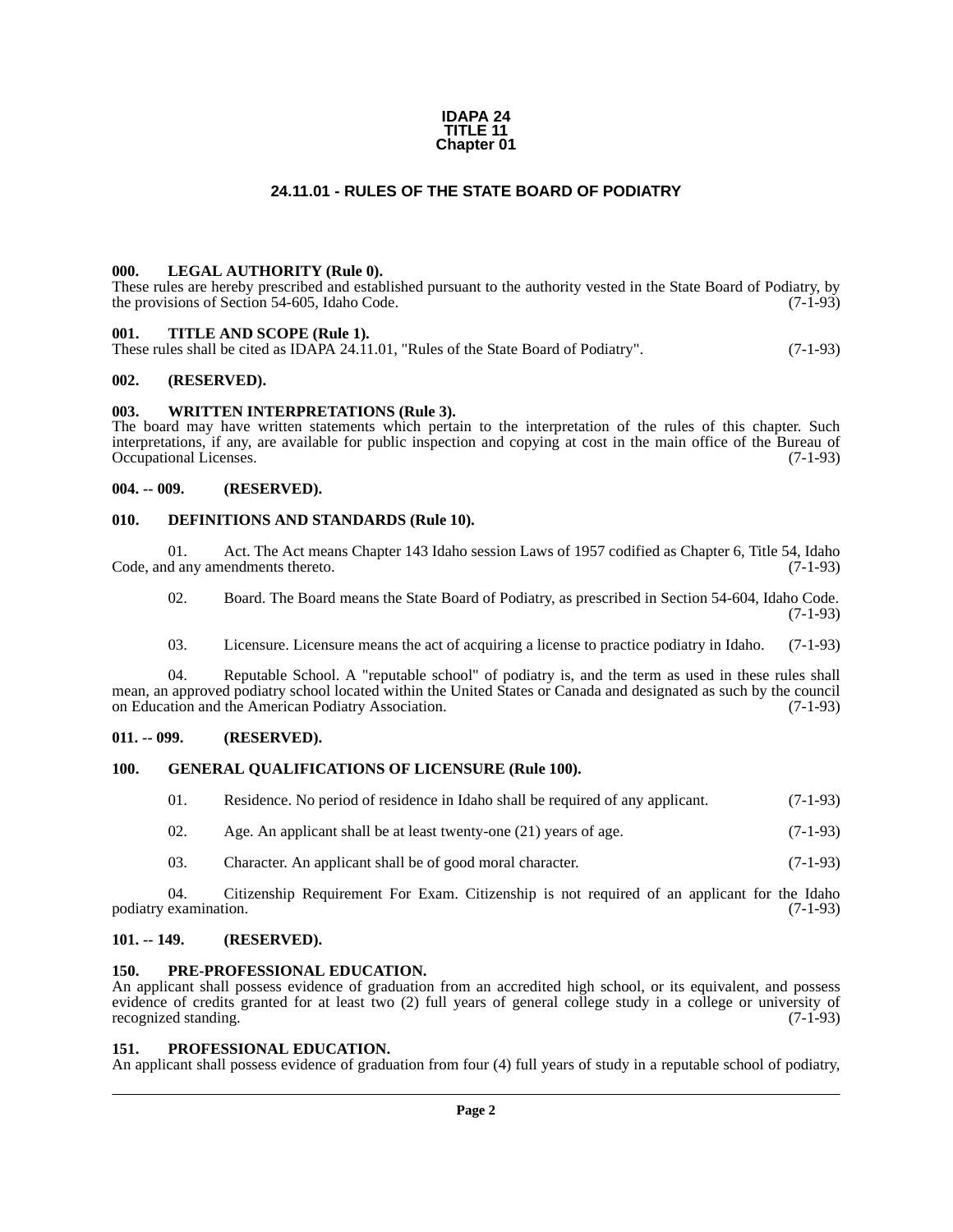# *IDAHO ADMINISTRATIVE CODE IDAPA 24.11.01* **Bureau of Occupational Licenses**

as defined in Subsection 010.04 of these rules. (7-1-93)

# <span id="page-2-0"></span>**152. PODIATRIC RESIDENCY (Rule 152).**

01. Residency Required For Licensure. A candidate may not apply for licensure until completion of a podiatric surgical residency of a minimum of twelve (12) months or more as approved by the Council on Podiatric<br>Medical Education or completion of equivalent surgical training as approved by the Board. (7-1-98) Medical Education or completion of equivalent surgical training as approved by the Board.

02. Submission Of Verification Of Residency Curriculum. Notwithstanding the provisions of Subsection 152.01, a candidate must submit verification of completion of the entire curriculum. Any deviation of this requirement must be approved by the Board. (7-1-98)

# <span id="page-2-1"></span>**153. -- 199. (RESERVED).**

# <span id="page-2-2"></span>**200. CREDENTIALS TO BE FILED BY ALL APPLICANTS (Rule 200).**

01. Application. An application shall be completed by all applicants for licensure upon a form prescribed by the state board of podiatry which must be submitted ninety (90) days before the date of the Idaho board examination, and is not returnable. (7-1-98)

02. Certified Copy of National Board Results. A copy of the applicable National Board results which certified as true and correct by the examining entity. (7-1-97) has been certified as true and correct by the examining entity.

03. Photograph Requirement. All applications shall be accompanied by an unmounted passport type photograph, head and shoulders only, taken not more than one (1) year prior to the date of application, which fact shall be attested to by the applicant's signature across the bottom of the picture and attested to before a public officer authorized to administer oaths. Informal pictures or snapshots are NOT acceptable. (7-1-97) authorized to administer oaths. Informal pictures or snapshots are NOT acceptable.

Educational Certificate Requirement. Each applicant may be required to furnish a certificate executed by proper authority proving that he or she graduated from a four (4) year high school, or school of equivalent standing, and a certificate proving the extent of his collegiate education to be not less than two (2) years in an accredited college or university giving instruction in letters and sciences. (7-1-93) an accredited college or university giving instruction in letters and sciences.

05. Diploma. Certified photostatic copy of diploma granted by any college of podiatry and copy of canscripts indicating graduation from the program. (7-1-97) official transcripts indicating graduation from the program.

06. Residency Certification Requirement. All applications shall include certification of completion of  $\gamma$  as defined in Rule 152. (7-1-98) residency as defined in Rule 152.

#### <span id="page-2-3"></span>**201. -- 299. (RESERVED).**

# <span id="page-2-4"></span>**300. FEES (Rule 300).**

01. Application Fee. A fee shall accompany all applications. The fee shall be two hundred dollars (7-1-97) (\$200). (7-1-97)

02. Original License Fee. The original license fee shall be one hundred fifty dollars (\$150). (7-1-98)

03. Written Exam Fee. The fee for examination shall be that charged by the national examining entity, with an additional twenty-five (\$25) dollar administrative fee. (7-1-97) together with an additional twenty-five (\$25) dollar administrative fee.

04. Annual Renewal Fee. Fee for annual renewal of licenses, one hundred fifty dollars (\$150) on or e first day of July of each year. before the first day of July of each year.

05. Re-Exam Fee. For candidates re-examining for the written and oral/practical examinations or written examination only, the fee for re-examination will be four hundred dollars (\$400). For candidates re-examining for the oral/practical only, the fee shall be two hundred dollars (\$200). (7-1-97) for the oral/practical only, the fee shall be two hundred dollars  $(\$200)$ .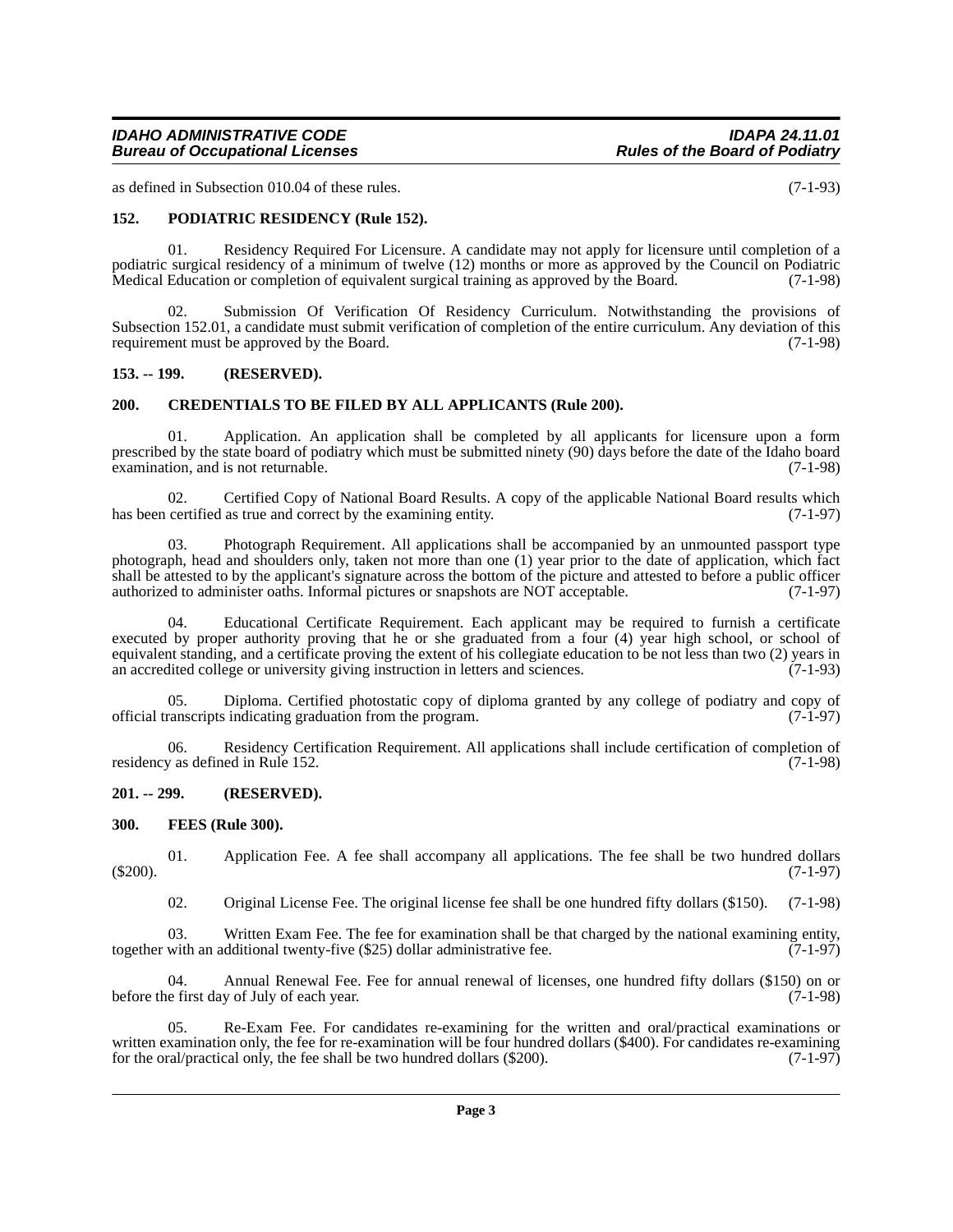06. Fee Non-Refundable. No fee shall be returnable. (7-1-93)

### <span id="page-3-0"></span>**301. -- 399. (RESERVED).**

# <span id="page-3-1"></span>**400. LICENSURE BY EXAMINATION (Rule 400).**

01. Examination Of Applicants. Examination of applicants shall be conducted by the whole board or by nated agents or representatives. (7-1-97) its designated agents or representatives.

02. Exam Required For Licensure. No person shall be licensed to practice podiatry unless he or she e passed an examination given by the board. (7-1-98) shall have passed an examination given by the board.

03. Interview Of Applicants By Board. The Board will personally interview all applicants to certify their eligibility for licensure on the third Tuesday of January of each year. (7-1-98)

04. Exam Dates. Written National Examinations shall be held at Boise, Idaho, the second Tuesday of June and optional December examination of each year and at such other times as the board shall direct. The practical and/or oral examination will follow the candidate interview on the third Tuesday of January, possibly extending through Wednesday and/or Thursday of the third week of January. The practical and/or oral examination shall cover<br>subjects relating to podiatry which the board feels necessary. (7-1-98) subjects relating to podiatry which the board feels necessary.

05. Passing Grade. No applicant shall be granted a license unless he attains a passing grade as determined by the board in all subjects examined and a general average of seventy-five percent (75%) as established<br>in Section 54-606. Idaho Code. (9-28-94) in Section  $54-606$ , Idaho Code.

06. Failure Of Exam. An applicant failing in the examination shall be entitled within six (6) months to ination upon the payment of an additional fee as established in Section 300. (9-28-94) a reexamination upon the payment of an additional fee as established in Section 300.

07. Failure Of Reexam. An applicant who fails the examination on two (2) such reexaminations shall his privilege under his original application. (9-28-94) exhaust his privilege under his original application.

08. Original Application. The original application will be considered null and void after a period of two (2) years from date of original application if no license has been issued. (7-1-97)

# <span id="page-3-2"></span>**401. LICENSURE WITHOUT WRITTEN EXAMINATION (Rule 401).**

Applicants for licensure under this section shall file all the credentials as provided in Section 200 and in addition shall provide a certified copy of the subjects and the grades obtained by written examination in some other state or territory or through the national board of podiatry examiners. Such examination must have been taken and passed within the preceding five (5) years from date of this application. Proof must be submitted that he or she meets the requirements of this section. Applicants must appear in person before the whole board or a quorum of the whole board and shall accompany their application with a fee of two hundred dollars (\$200), which fee shall be not returned if for any reason license is not granted. (7-1-98)

# <span id="page-3-3"></span>**402. TEMPORARY LICENSES (Rule 402).**

No temporary licenses may be granted for the practice of podiatry in Idaho. (7-1-93)

#### <span id="page-3-4"></span>**403. -- 499. (RESERVED).**

# <span id="page-3-5"></span>**500. STANDARDS OF THE ETHICAL PRACTICE OF PODIATRY (Rule 500).**

The standards of the Ethical Practice of Podiatry are prescribed in Section 54-609, Idaho Code, and the American Podiatric Medical Association's Code of Ethics as the same may be amended from time to time; are hereby adopted and shall apply to all practitioners of podiatry. (7-1-98) and shall apply to all practitioners of podiatry.

<span id="page-3-6"></span>**501. -- 549. (RESERVED).**